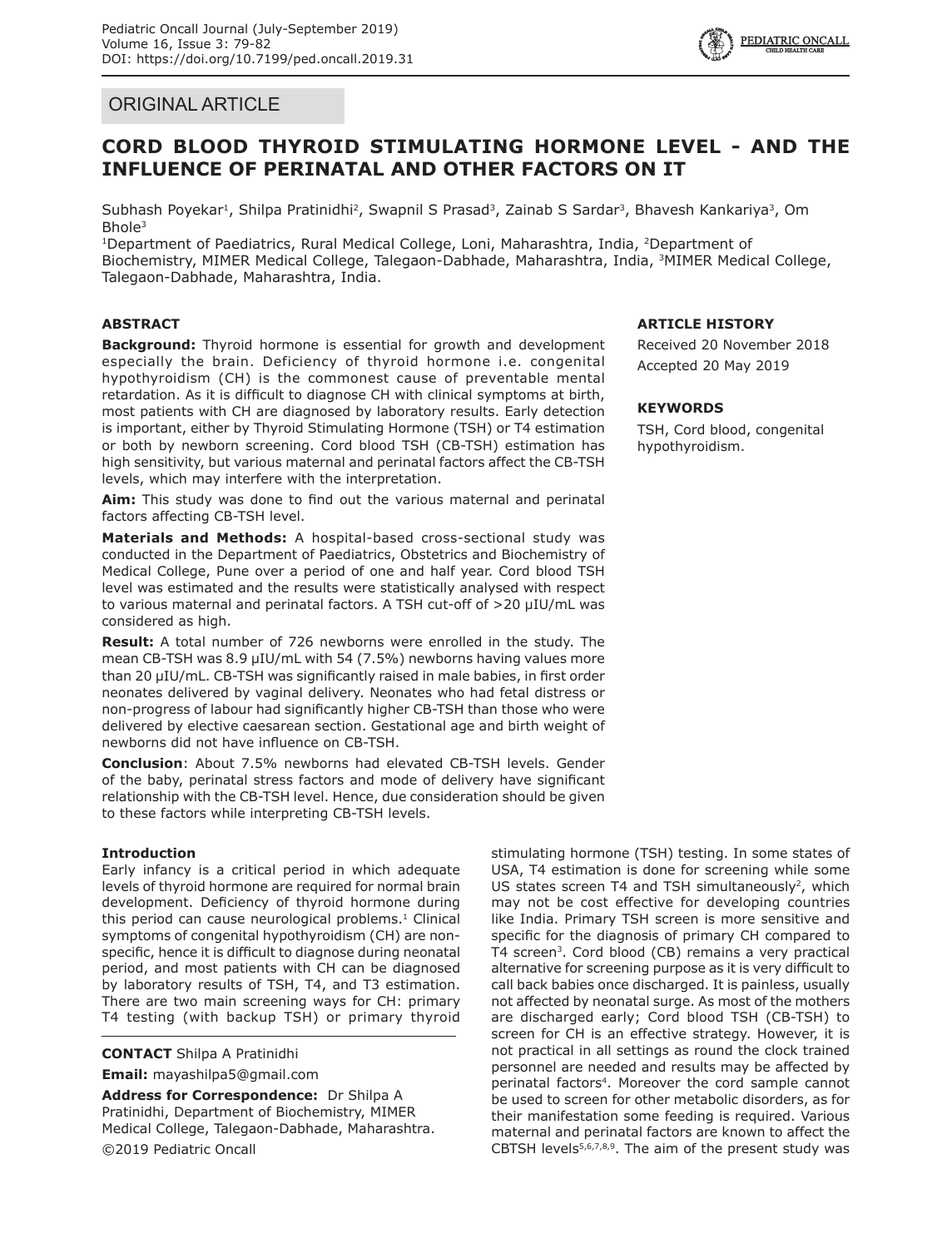to determine the effect of various perinatal factors on cord TSH level.

#### **Methods & Materials**

This prospective study was carried out in maternal and neonatal care unit of Bhausaheb Sardesai Talegaon Rural Hospital (BSTRH), Pune from November 2016 to April 2018. The study was approved by the hospital ethics committee. An informed consent was obtained from either of the parents. Antenatal and intra-partum information was noted from mother's medical record. The live newborns delivered in BSTRH in whom parents gave consent during study period were included in the study. Newborns whose mother were on any thyroid medication and newborns delivered with congenital anomalies were excluded from the study. Two-three ml of cord blood was collected in a sterile serum separating tubes immediately after birth of the baby from the incised umbilical cord while severing it at the time of birth. The sample collected was sent to laboratory for testing for TSH. At birth baby was examined. Weight and sex of the baby was noted. Babies were considered to have low birth weight (LBW) if birth weight was <2.5 kg and normal birth weight if weight was >2.5kg. Gestational age was determined by maternal menstrual

**Table 1.** Demographic data of newborns with high and normal TSH.

| <b>Variables</b>                  | <b>Newborns</b><br>with Normal<br><b>TSH (%)</b> | <b>Newborns</b><br>with $TSH >$<br>20 µIU/mL<br>(%) |
|-----------------------------------|--------------------------------------------------|-----------------------------------------------------|
| Gender                            |                                                  |                                                     |
| Male                              | 384 (57.1%)                                      | 17 (31.5%)                                          |
| Female                            | 288 (42.9%)                                      | 37 (68.5%)                                          |
| <b>Gestational Age</b>            |                                                  |                                                     |
| Preterms                          | 127 (18.9%)                                      | 16 (29.6%)                                          |
| Full terms                        | 545 (81.1%)                                      | 38 (70.4%)                                          |
| <b>Birth Weight</b>               |                                                  |                                                     |
| Low Birth Weight                  | 155 (23.1 %)                                     | 14 (25.9%)                                          |
| Normal Birth<br>Weight            | 517 (76.9 %)                                     | 40 (74.1%)                                          |
| <b>Birth order</b>                |                                                  |                                                     |
| $1st$ baby                        | 243 (36.2 %)                                     | 32 (59.3%)                                          |
| 2 <sup>nd</sup> or later baby     | 429 (63.8 %)                                     | 22 (40.7%)                                          |
| <b>Mode of Delivery</b>           |                                                  |                                                     |
| Normal Vaginal<br>Delivery        | 349 (51.9 %)                                     | 30 (55.6%)                                          |
| Assisted Vaginal<br>Delivery      | 16 (2.5 %)                                       | $02(3.6\%)$                                         |
| Elective<br>Caesarean<br>Section  | 44 (6.5 %)                                       | 03 (5.6%)                                           |
| Emergency<br>Caesarean<br>Section | 263 (39.1 %)                                     | 19 (35.2%)                                          |
| Dysphagia                         |                                                  | $1(1.5\%)$                                          |
| <b>Fetal distress</b>             | 63 (9.4 %)                                       | 22 (40.7%)                                          |

history. According to gestation by dates, all newborns were classified as preterm if gestational age was <37 weeks and term babies if gestational age was >37 weeks. Fetal distress was detected by non-assuring foetal heart tracing on intra-partum monitoring, thick meconium stained amniotic fluid and/or very low APGAR score at birth requiring resuscitative measures. TSH was measured by Chemiluminescence Immunoassay (CLIA) method. A TSH cut-off of >20 µIU/mL was considered as high.<sup>10</sup> High CB-TSH levels could not be confirmed with dried blood spot test after 72 hours of birth due to the cost constraints.

**Statistical Analysis:** The data were entered in Excel sheet and percentages of various outcome measures were calculated using SPSS for Windows version 12. Z-test was applied to see the significance of difference in mean CB-TSH value of different groups and a p value of <0.05 was defined as significant.

#### **Results**

A total number of 726 newborns were enrolled in the study. Mean CB-TSH was 8.9 µIU/mL and the CB-TSH values ranged between 0.06 - 55.57 µIU/mL. Fifty-four

**Table 2.** Comparison of CB-TSH levels according to various demographic parameters.

| <b>Parameters</b>                               | Mean $\pm$ SD   | p value |  |
|-------------------------------------------------|-----------------|---------|--|
| Gender                                          |                 |         |  |
| Males                                           | $9.9 \pm 8.3$   |         |  |
| Females                                         | $7.6 \pm 5.6$   | 0.0001  |  |
| <b>Gestational Age</b>                          |                 |         |  |
| Preterm                                         | $9.5 \pm 8.7$   |         |  |
| Term                                            | $8.7 \pm 6.9$   | 0.317   |  |
| <b>Birth Weight</b>                             |                 |         |  |
| Low Birth Weight                                | $9.4 \pm 8.6$   |         |  |
| Normal Birth Weight                             | $8.7 \pm 6.9$   | 0.36    |  |
| <b>Birth order</b>                              |                 |         |  |
| $1st$ baby                                      | $9.4 \pm 8.2$   |         |  |
| 2 <sup>nd</sup> or later baby                   | $8.5 \pm 6.7$   | 0.132   |  |
| <b>Foetal Distress -</b>                        |                 |         |  |
| Yes                                             | $13.3 \pm 11.7$ | 0.0001  |  |
| <b>No</b>                                       | $8.3 \pm 6.7$   |         |  |
| <b>Mode of Delivery</b>                         |                 |         |  |
| Vaginal Delivery Normal /<br>Assisted           | $9.3 \pm 7.6$   | 0.84    |  |
| Elective/ Emergency LSCS                        | $8.5 \pm 6.8$   |         |  |
| <b>Elective LSCS</b>                            | $6.6 \pm 4.5$   |         |  |
| Vaginal Deliveries &<br><b>Emergency LSCS</b>   | $9.1 \pm 7.5$   | 0.00024 |  |
| <b>Elective LSCS</b>                            | $6.6 \pm 4.5$   |         |  |
| <b>Emergency LSCS</b>                           | $8.7 \pm 7.2$   | 0.00427 |  |
| Normal Vaginal Delivery<br>in Primi-para mother | $10.4 \pm 8.3$  | 0.0003  |  |
| Normal Vaginal Delivery<br>in Multipara mother  | $8.7 \pm 7.6$   |         |  |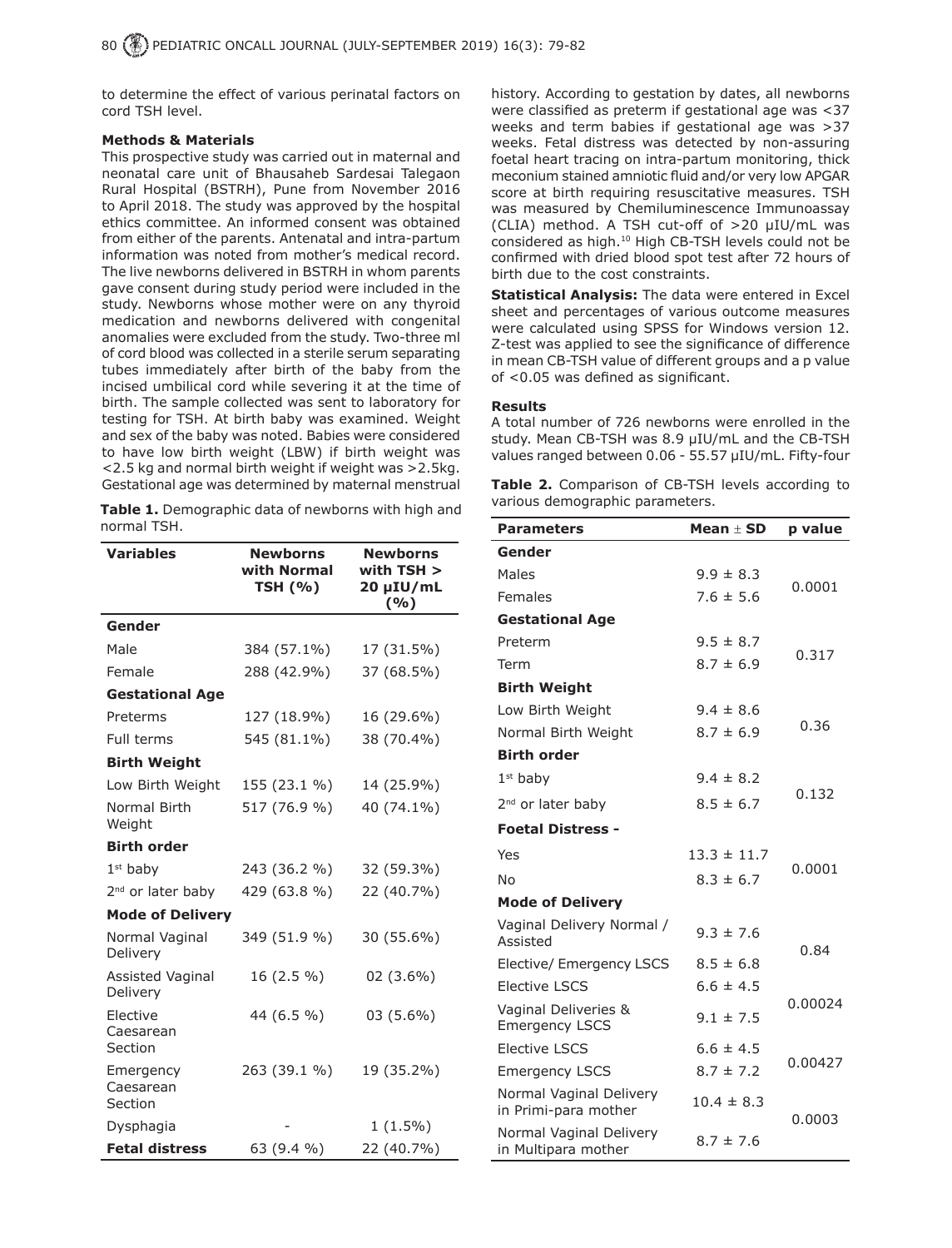(7.5%) neonates had CB-TSH values >20 µIU/mL of which 5 (0.7%) had values >40µIU/mL. Demographic data of all newborns with normal TSH and TSH >20 µIU/mL is depicted in table 1. CB-TSH levels as per various demographic data are depicted in table 2. Total 143 (19.7%) newborns were preterm and 583 (80.3%) were term newborns and 169 (23.28%) newborns were LBW and 557 (76.72%) had normal birth weight. The mean birth weight was  $2.8 \pm 0.43$  kg. Fetal distress was present in 85 (11.7%) newborns. Mode of delivery was vaginal in 397 (54.68%) babies and 329 (45.32%) were delivered by lower segment caesarean section (LSCS).

#### **Discussion**

Congenital Hypothyroidism (CH) being preventable cause of mental retardation, it has been accepted now that the screening for CH will decrease the burden of mentally retarded children in society. Many Western countries and some of the Asian countries have established screening programmes.<sup>2,11</sup> In India an attempt has been made to screen neonates at various centres in 2007 by ICMR $12$ , but national programme does not exist at present. The method of screening is also not uniform. Various cut-offs have been used in different studies<sup>13,14,15</sup>, but it has been accepted to take cut-off of >20 µIU/mL for recall.

Studies have been conducted using cord blood TSH and the influence of perinatal and other factors on CB-TSH with paradoxical and different results. In our study conducted under setting of hospital attached to Medical College in rural area, we found that 7.44% of all samples had values more than 20 µIU/mL. A comparable result has been reported.<sup>16</sup> Mean cord blood TSH in our study was 8.88 µIU/mL and standard deviation was 7.3. TSH ranging from 6.13 to 10 µIU/ mL have been reported.<sup>17,18</sup> The mean CB-TSH was higher than 10  $\mu$ IU/mL in some studies.<sup>19,20</sup> In our study male: female ratio was 1.23:1. We found male newborns had significantly higher levels than female. Similar observation has been reported.<sup>9,21</sup> However, some studies did not find any significant differences in mean TSH level according to sex.7,8,22,23,24,25 It has been observed that mean CB-TSH was higher in preterm babies, low birth weight newborns and babies born of  $1<sup>st</sup>$  order but the difference was not significant. Many previous studies have reported that TSH levels increase with increasing gestational age<sup>6,24,25</sup>; however, higher TSH levels in preterm than in term babies has been reported<sup>7</sup> and several other studies have reported no difference in TSH levels according to gestational age.<sup>8,23</sup> Although some studies have reported that low birth weight is related to high TSH levels<sup>7,24</sup>, we did not find any association between birth weight and TSH level, in line with two previous reports. $21,23$  Therefore, the relationship between TSH level and gestational age or birth weight seems to be different according to the study population and the mechanisms for the same are poorly understood.

Infants with foetal distress or prolonged second stage of labour had significantly higher Cord Blood TSH levels. Similar observation has been reported.<sup>6,7</sup> As far as mode of deliveries was concerned the newborns delivered by elective Caesarean Section had significantly lower mean levels of CB-TSH as compared to in those delivered by vaginal delivery or emergency LSCS. This difference

can be explained on the basis a surge in catecholamine secretion during the process of parturition and this can be more in asphyxiated newborns and in vaginally delivered newborns compared to those born by elective caesarean section.<sup>26,27</sup> In contrast, two studies have shown no difference in neonatal TSH level according to mode of delivery.<sup>7,28</sup> Observed higher value of CB-TSH in primiparous mother delivered vaginally may be due to relatively more difficult labor associated with a first delivery compared to subsequent deliveries could increase TSH levels. It is in line with the previous reports.7,9,21,22 Thus there were varying results in different studies as far as the influence of perinatal and other factors on CB-TSH levels. The newborns with elevated CB-TSH could not be investigated further due to the high cost of free T4 estimation and the patients were lost to follow up.

#### **Conclusion**

Congenital hypothyroidism (CH) is a major preventable cause of mental retardation. In India, there is no screening programme for CH. An elevated cord blood TSH value has been found in substantial numbers of babies. Male sex, mode of delivery and perinatal stress factors has a significant impact on CB-TSH levels. As various other factors can influence CB-TSH, its value should be interpreted with caution.

#### **Limitations:**

To have more conclusive evidence for our findings we need to evaluate more number of babies from the rural population as well as include other maternal and perinatal parameters in the analysis.

#### **Compliance with Ethical Standards**

**Funding:** Rs 20,000 was provided by Research Society of MIMER Medical College, Talegaon -Dabhade.

### **Conflict of Interest:** None

#### **Acknowledgement**

We express our deep gratitude to all parents who consented to volunteer in this project. We are grateful to all nursing staff and residents of the Pediatric and OBGY departments who helped in blood collection. We also acknowledge the research facilities provided by MIMER Medical College, Talegaon Dabhade.

#### **References :**

- 1. Grosse SD, Van Vliet G. Prevention of intellectual disability through screening for congenital hypothyroidism: how much and at what level? Arch Dis Child 2011: 96: 374-9.
- 2. LaFranchi SH. Newborn screening strategies for congenital hypothyroidism: an update. J Inherit Metab Dis. 2010; 33:S225-33.
- 3. Walfish PG. Evaluation of three thyroid-function screening tests for detecting congenital hypothyroidism. Lancet. 1976; 1:1208-10.
- 4. Desai MP, Sharma R, Riaz I, Sudhanshu S, Parikh R, Bhatia V. Newborn screening Guidelines for Congenital Hypothyroidism in India: Recommendations of the Indian Society for Pediatric and Adolescent Endocrinology (ISPAE) - Part I: Screening and Confirmation of Diagnosis. Indian J Pediatr. 2018; 85:440-47.
- 5. Chan LY, Leung TN, Lau TK. Influences of perinatal factors on cord blood thyroid-stimulating hormone level. Acta